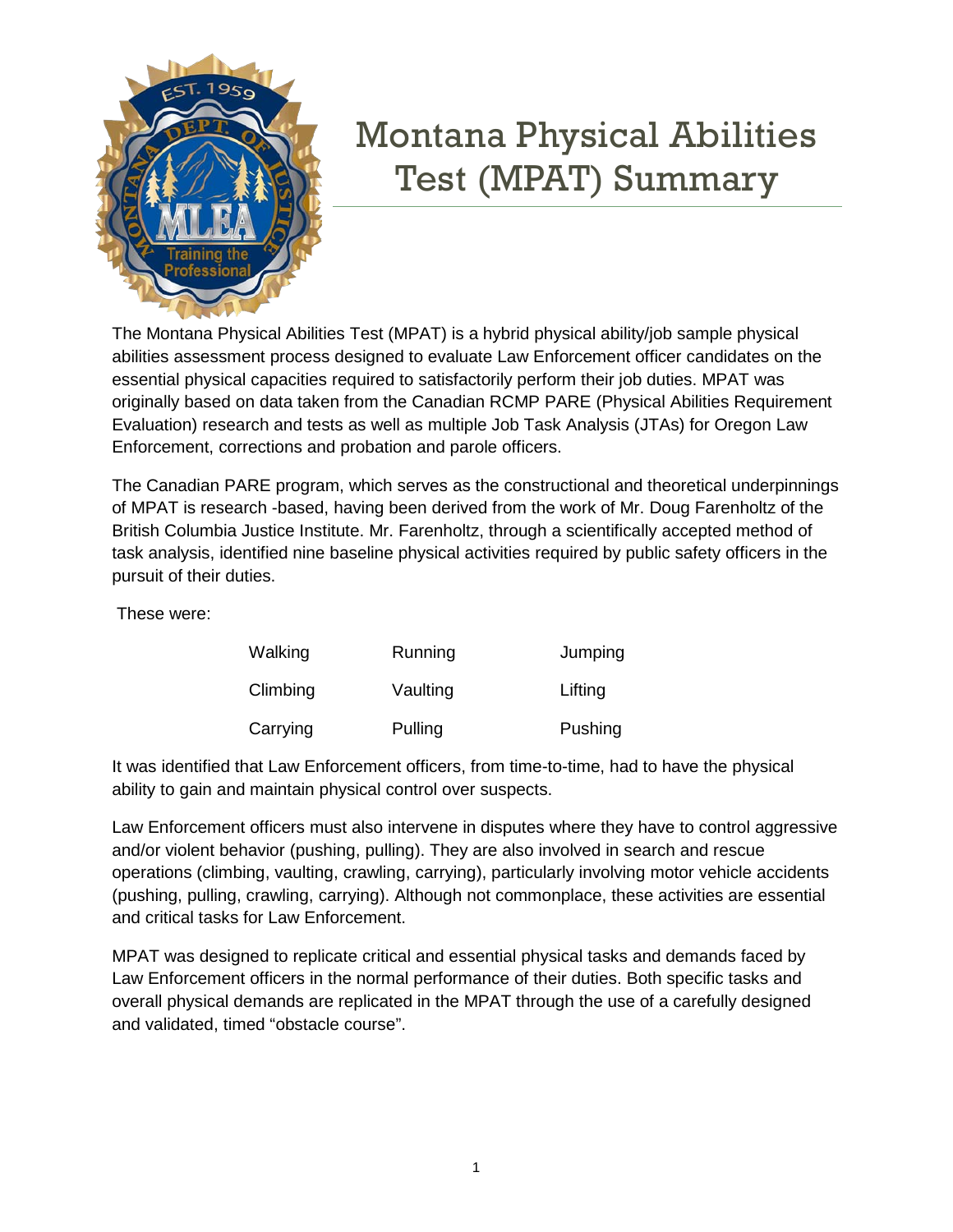### PART ONE

## Obstacle Course – Mobility Run

Section one of MPAT consists of a 1235-foot obstacle run where the officer must demonstrate essential, job-related physical abilities such as mobility, agility, flexibility, power and general physical endurance.

From the course start marker the officer runs to the outside of the marked course towards the first marker placed 20 feet out, and 10 feet from the course centerline. Before reaching the first marker the officer must cross the balance beam (centered between the start marker and first marker).

From this marker the officer runs diagonally towards the second marker. This marker is placed 40 feet out from the start position and 10 feet to the right of the centerline. Before reaching the second marker, the officer must jump over a five-foot obstacle (mat). On landing, the officer must turn left and proceed towards the stair-simulator.

The stair-simulator is placed in the center of the course in such a manner that the center of the top platform is exactly sixty (60) feet from the start marker. The officer must run up and down the stairs hitting at least one step on the way up, the top platform, and one step on the way down.

The third marker is set in the center of the course exactly eighty (80) feet from the start marker. The officer runs outside this marker, turns sharply right or left and runs back towards the stairs going up and down again. He/she then proceeds towards the forth marker. The fourth marker is placed exactly opposite to marker number two and is in line with marker number one. Before reaching marker four, the officer must crawl under the crawl obstacle, which is centered between the stairs and marker four. It is 23 inches high.

The officer runs around marker four, turns left diagonally heading toward marker five. Before reaching this marker, the officer must jump over two identical obstacles (18 inches high and 10 feet apart).

Upon reaching the fifth marker the officer runs to the right, towards the original start marker. Before reaching this marker the officer will vault a 3-foot high railing. Officers will land in control on the opposite side of the vault obstacle, fall to their back or stomach (alternating on each lap) recover to their feet without mechanical assistance and proceed around the start marker before beginning the second lap. Six laps are completed in this manner.

Getting up without mechanical assistance means:

After a stomach fall the officers push up from the floor mat with their arms in a "push-up" type manner (but more akin to actual work tasks). Their form is not a significant issue. However, the officer is not allowed to roll over or use the railing for support.

After the back fall the officer will stand up, using a sit-up/curl-up procedure. Again, form is unimportant. Officers can roll on their back and use the roll to gain momentum to stand-up. The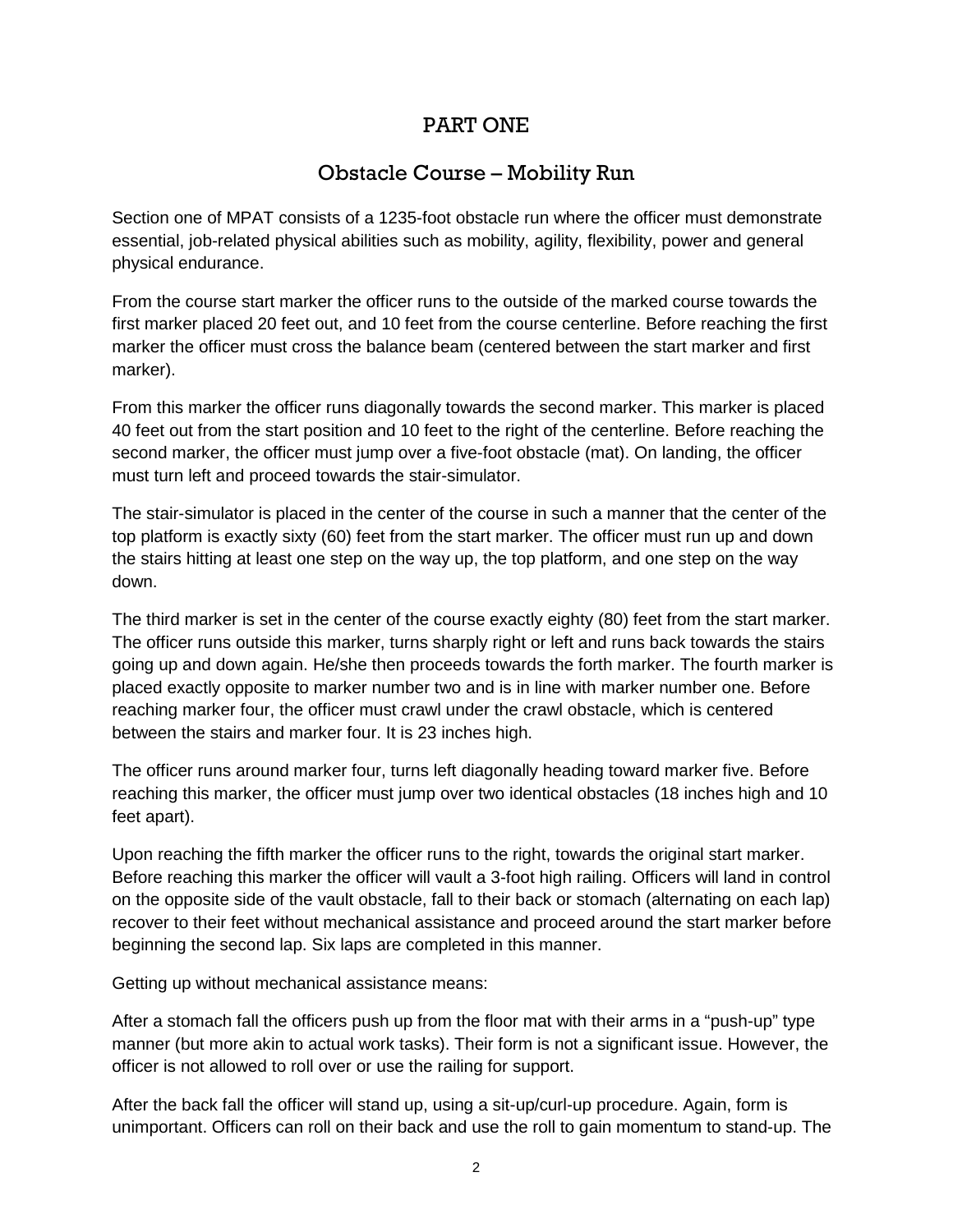officer cannot use the railing for assistance. Six laps must be completed before starting Part 2 (fight portion) of the test. The six repetitions are de-signed to put the officer in an anaerobic condition before the fight portion of the test (to simulate the typical pursuit and struggle to apprehend work scenarios). Once the sixth lap of the obstacle course is completed the officer proceeds towards the push-pull machine, which is part two of the testing process.

## PART TWO

## Push Pull Machine

One of the more difficult aspects of standardizing physical tests involves presenting essentially identical tasks to each participant. This is one of the reasons why testing outdoors is not advisable. Weather and surface conditions are unpredictable and uncontrollable. Using a machine to simulate struggling with a person allows for absolute uniformity in testing. The pushpull machine also has the advantage of offering a more balanced exertion profile than other methods that might inadvertently emphasize upper body strength.

After completing the obstacle run the officer moves to the mechanical push/pull station, consisting of a push-pull unit and a line on the wall 39 inches from the floor. Reaching the pushpull unit after completing the sixth lap of the obstacle course should take no more than five seconds. Maximum allowed distance between the course terminus and the push-pull machine is 20 feet. Where it is physically impossible to locate the station within 20 feet of the end of the run, the amount of time equivalent to the period taken to reach the push/pull must be deducted from the officer's total time to maintain standardization. The officer may perform the push-pull activity in the order he/she chooses. Since the "push" is more difficult to perform it is generally recommenced to do this activity first.

## Push Activity

Upon reaching the push-pull unit the officer grasps the machine handles and pushes the 80lbs off the floor, then moves right to left completing a 180-degree arc. Six complete arcs must be executed by bringing the bar parallel with the base of the machine. The officer must remain in control of the machine throughout the activity. Shoulder girdle strength and endurance are required to push the weight and maintain control.

The officer's chest may not touch the lever arm. Arms must remain bent at the elbow throughout the performance of the activity. The degree of the bend can vary from 60 to 135 degrees. The elbows or hands must not be touching the chest or shoulders since this indicates a lack of muscular control. The officer's back must be straight and the contraction of the abdominal muscles to maintain pelvic tilt is essential. This part of the test lasts approximately 25 seconds.

It is important that the officer's elbows remain bent throughout the test and the arms or hands must not touch the chest or shoulders. Officers must be reminded of this throughout the performance of this push activity. If, after a reminder the officer fails to correct their technique, the specific arc should be repeated and the correct form used.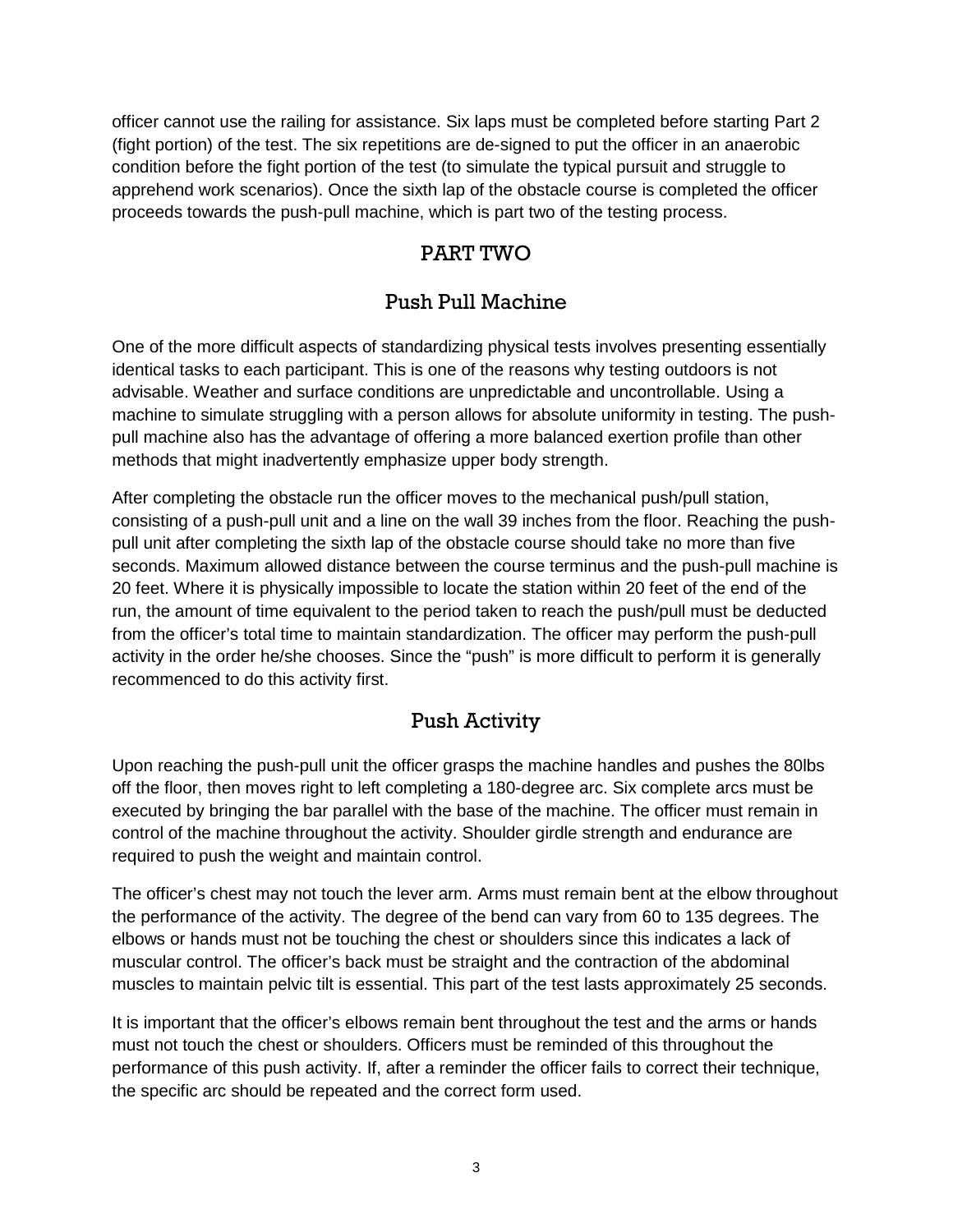## Controlled Falls

Once the push activity is completed the weight is released, again while maintaining control at all times. The officer moves away from the unit, falls to his/her stomach (executing a push-up type movement) and stands up, touching the marked line on the wall 39 inches from the floor. The officer then executes a second fall; this time on their back. Once again, the officer executes a sit-up type maneuver, rising to a standing position touching the wall once again. This sequence is repeated twice (4 falls, 2 front, 2 back). The activity typically lasts 20 seconds. Specific form is not important. However, the officer must maintain control and come back to the ready position after each repetition.

**Note:** Precautions must be taken in both the front and back falls. The officer should be advised to avoid a full squat position. The safe fall and stand-up procedures should be demonstrated by the test administrator and practiced by the officers before the test is initiated.

## Pull Activity

When the fourth fall is completed the officer grasps the rope and pulls the weight off the floor. Maintaining the weight in this position, he/she moves through 180 degrees an arc by bringing the bar parallel to the base of the machine. This action is repeated six times, with the officer touching the marked line three times on each side.

This portion of the test lasts approximately 20 seconds. The officer must remain in control at all times and their elbows must remain flexed.

In order to maintain proper balance a shuffle movement of the feet is suggested. Crossing the feet over weakens this position and, for less fit individuals, may cause them to drop the weight or lose their balance.

The officer's back must be kept straight throughout the movement as well as contracting the abdominal muscles, thus stabilizing the pelvis.

### PART THREE

### Dummy Drag Section

After a rest period of up to 60 seconds, the officer must drag a 165 pound dummy a distance of 25 feet. Officers must use the under the arm technique to accomplish this. This is done by reaching under the dummy's arms and grasping the forearm section. The officer then drags the dummy for 25 feet. Officers must perform this task in a controlled and continuous manner.

Once motion is started the officer cannot stop if they are to pass this section of the test. Officers will have three attempts to complete task. Three unsuccessful trials will constitute a failure. Officers failing the dummy drag section fail the MPAT examination.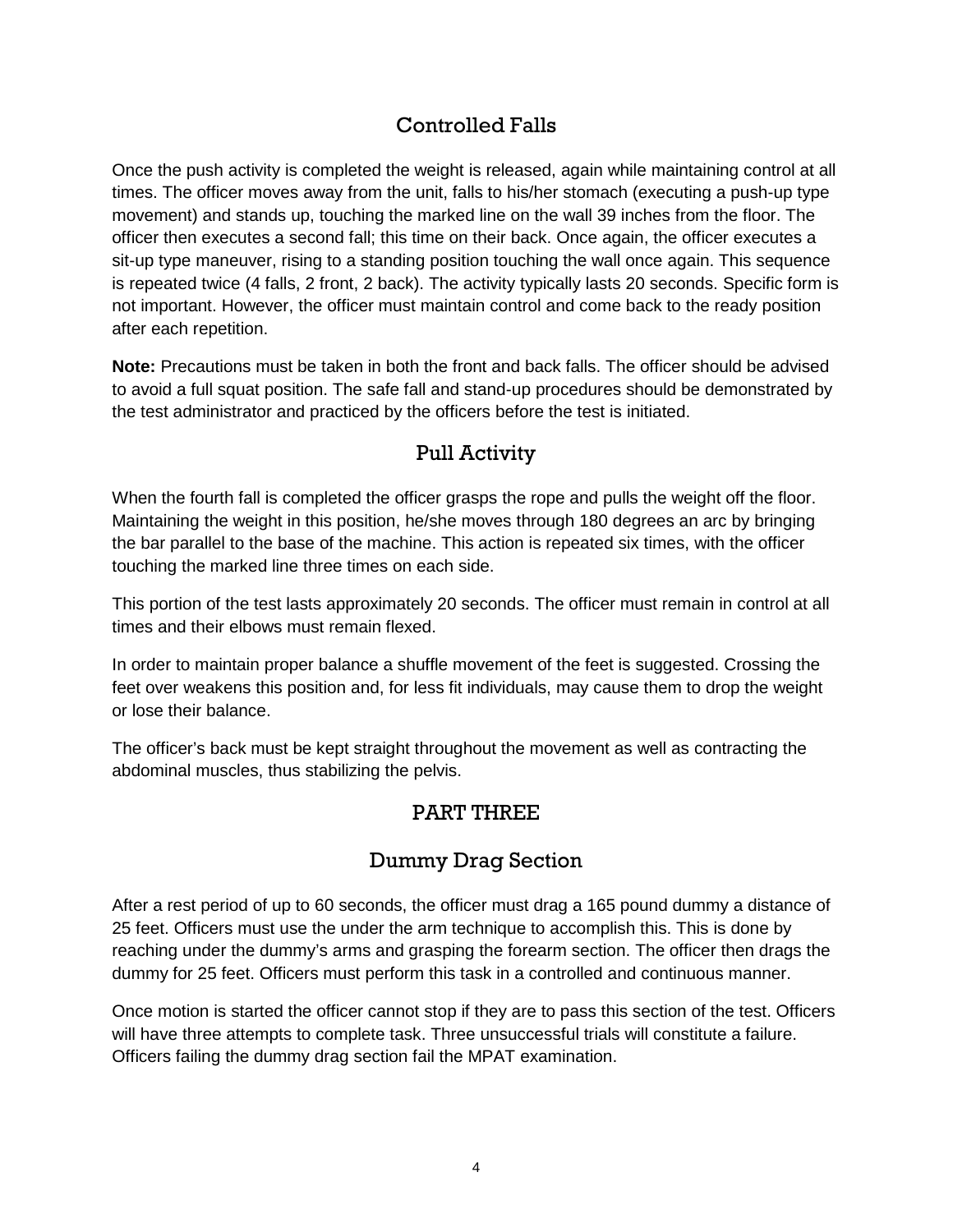# SECTION ONE Station - Balance Beam

From a standing start, the officer runs around a cone and jumps up on the fifteen-foot balance beam, running the entire length. If he/she falls off the beam the officer must return to the course start-point and repeat the obstacle.

### Assessment Elements

### Job Tasks

- Pursuing a person on foot over uneven terrain
- Walking-Running while balancing on narrow elevated surfaces

- Balance
- Depth perception
- Agility
- Lower body strength

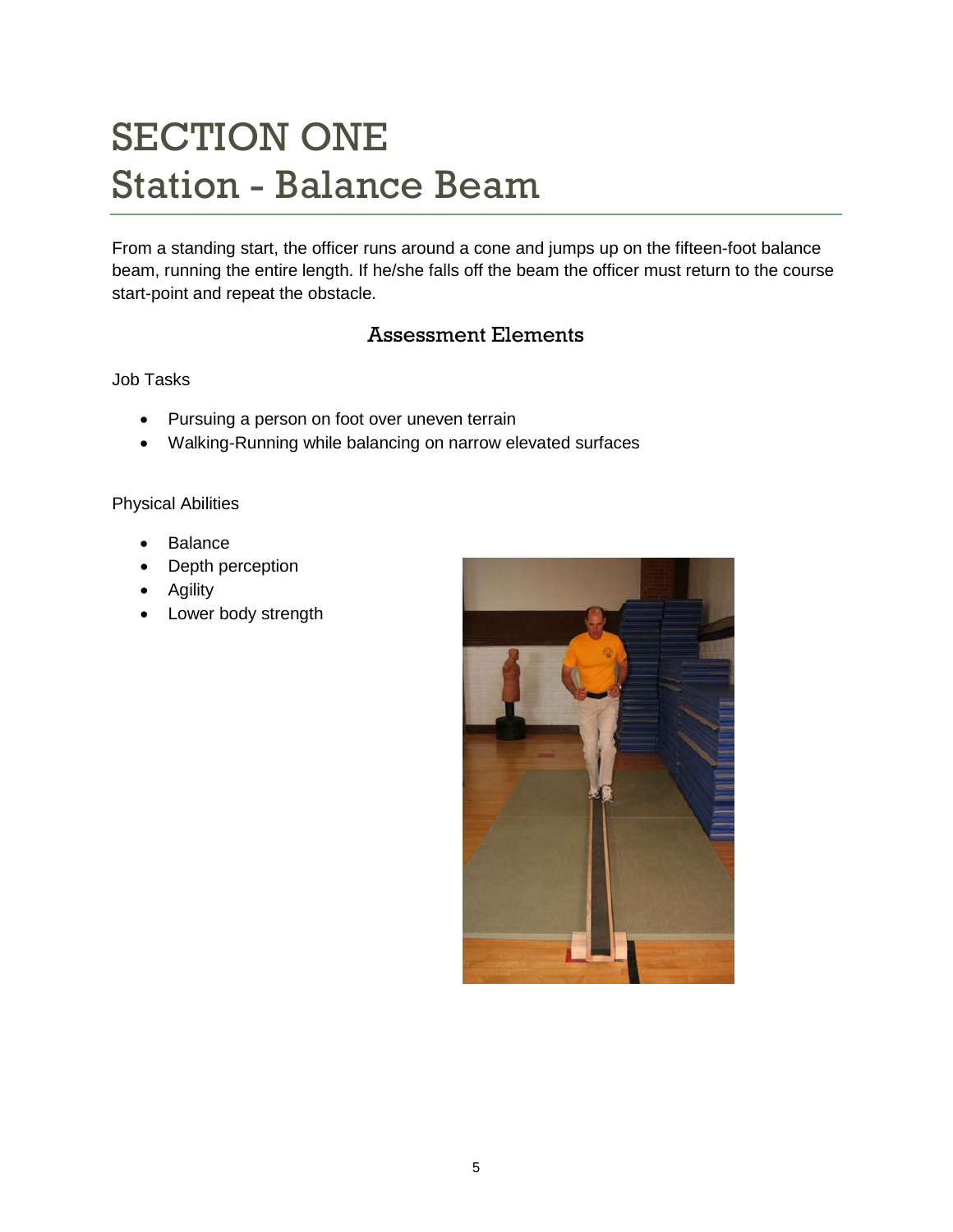# Station - Five-foot Jump Obstacle

After completing the balance beam obstacle the officer rounds another cone and jumps the five foot obstacle (designed to simulate a ditch or other opening-type obstacle). The officer's feet (foot) cannot land within the marked obstacle perimeter.

### Assessment Elements

Job Tasks

- Pursuing someone on foot
- Jumping across obstacles

- Depth perception
- Running speed
- Agility
- Lower body strength
- Core strength
- Ability to jump

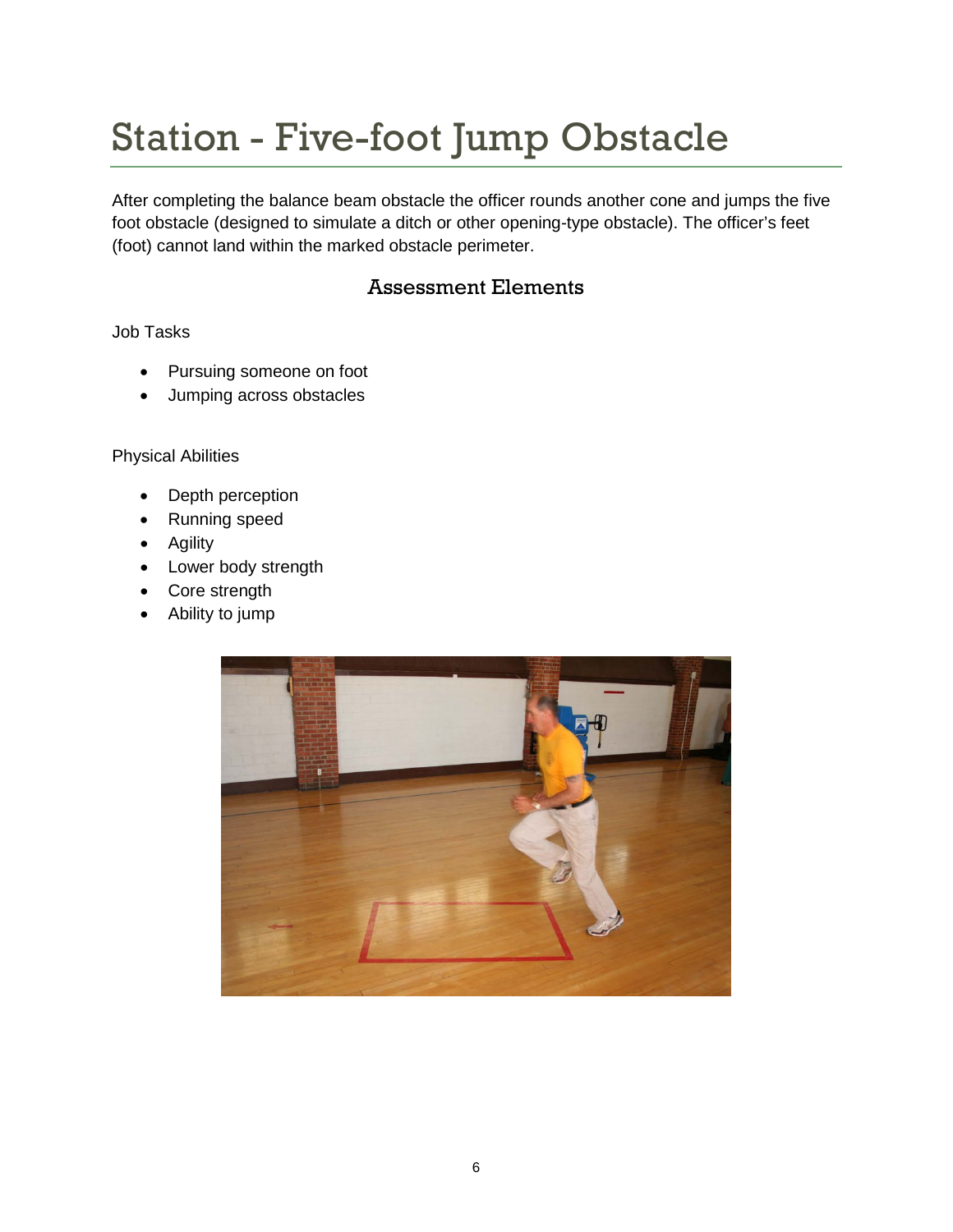# Station - Stair Climb Simulator

After completing the jump obstacle the officer rounds another cone and runs 60 feet of the course to the stair simulator. Comprised of five steps on either side, the officer runs up one side, down the other, rounds a cone and repeats the stair obstacle. The officer must hit at least one step and the top platform, going up and down.

### Assessment Elements

### Job Tasks

- Pursuing someone on foot
- Walking/Running Up/Down Stairs

- Depth perception
- Visual acuity
- Agility
- Coordination
- Lower body strength
- Core strength

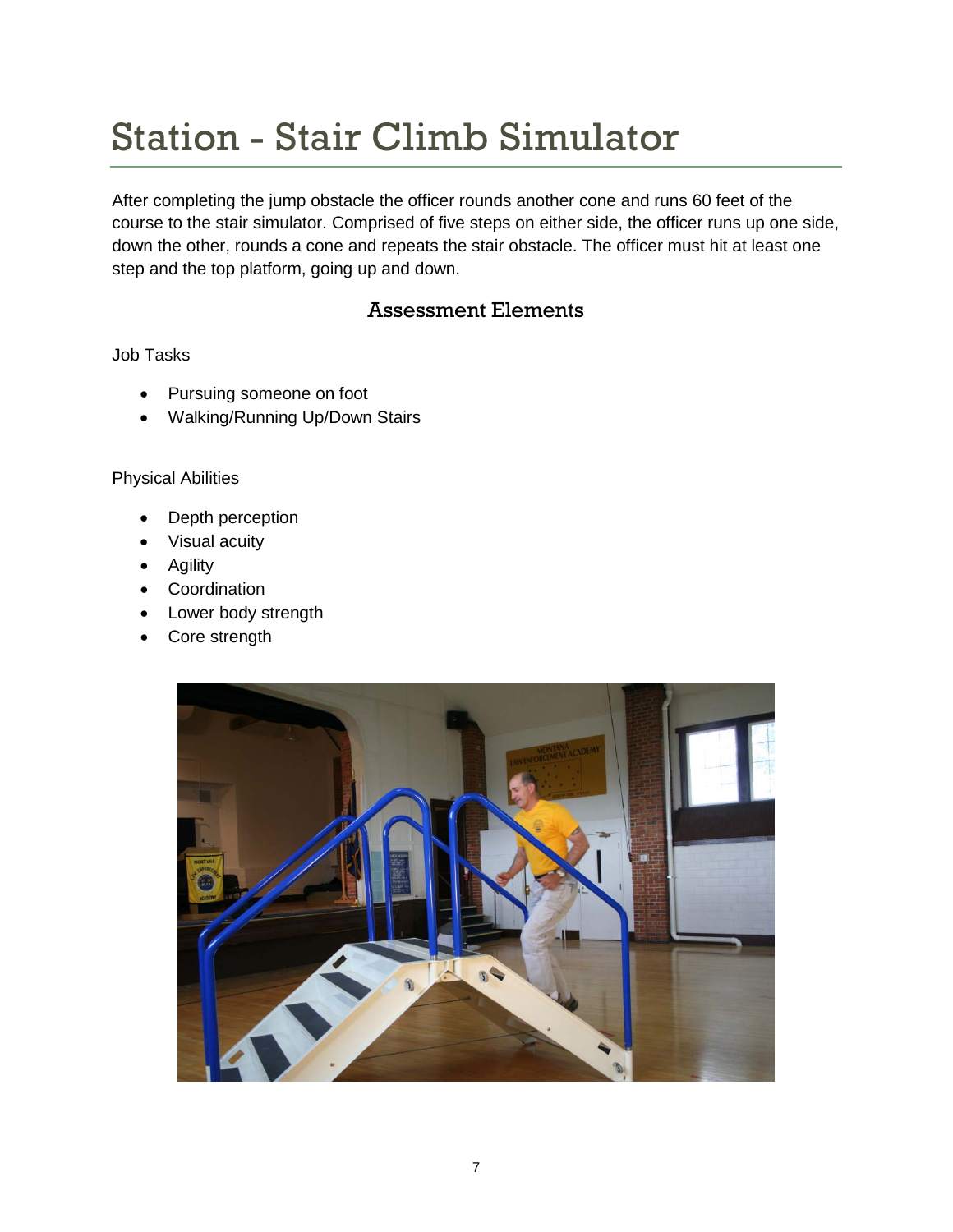# Station - Crawl Obstacle

After completing the stair simulator obstacle, the officer runs to the crawl obstacle, drops down and goes under the 23" high bar.

## **Assessment Elements**

Job Tasks

- Pursuing someone on foot
- Crawling through small opening

- Agility
- Flexibility
- Coordination
- Core body strength
- Core power
- Lower body strength

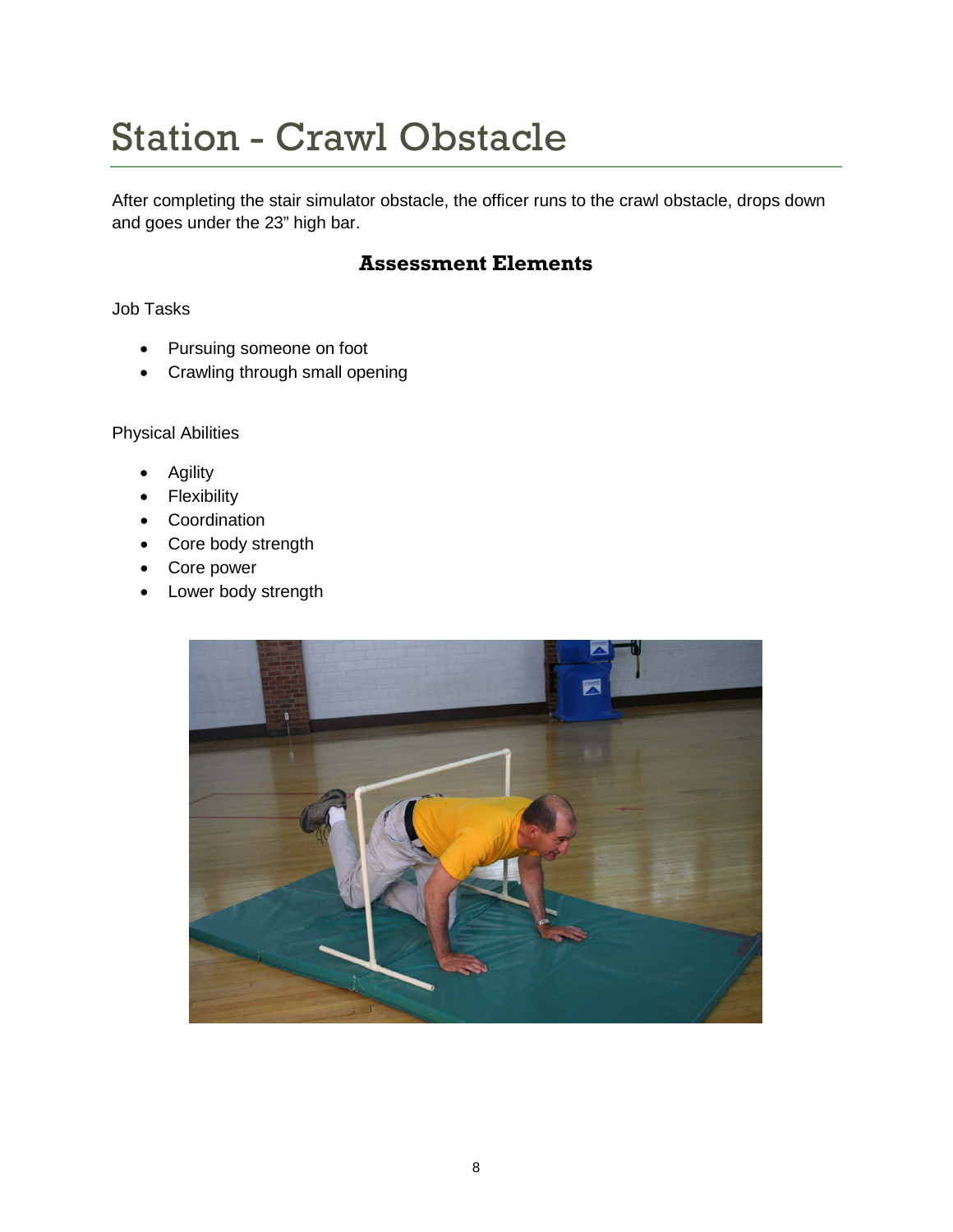# Station - 18-inch Barrier Jump (x2)

After completing the crawl obstacle the officer traverses the center section of the course, which contains two eighteen-inch jump barriers. These barriers are intended to represent small obstructions, such as curbs, landscape features, etc.

## Assessment Elements

### Job Tasks

- Pursuing someone on foot
- Jumping over common obstacles

- Depth perception
- Coordination
- Balance
- Lower body strength
- Core strength
- Ability to jump

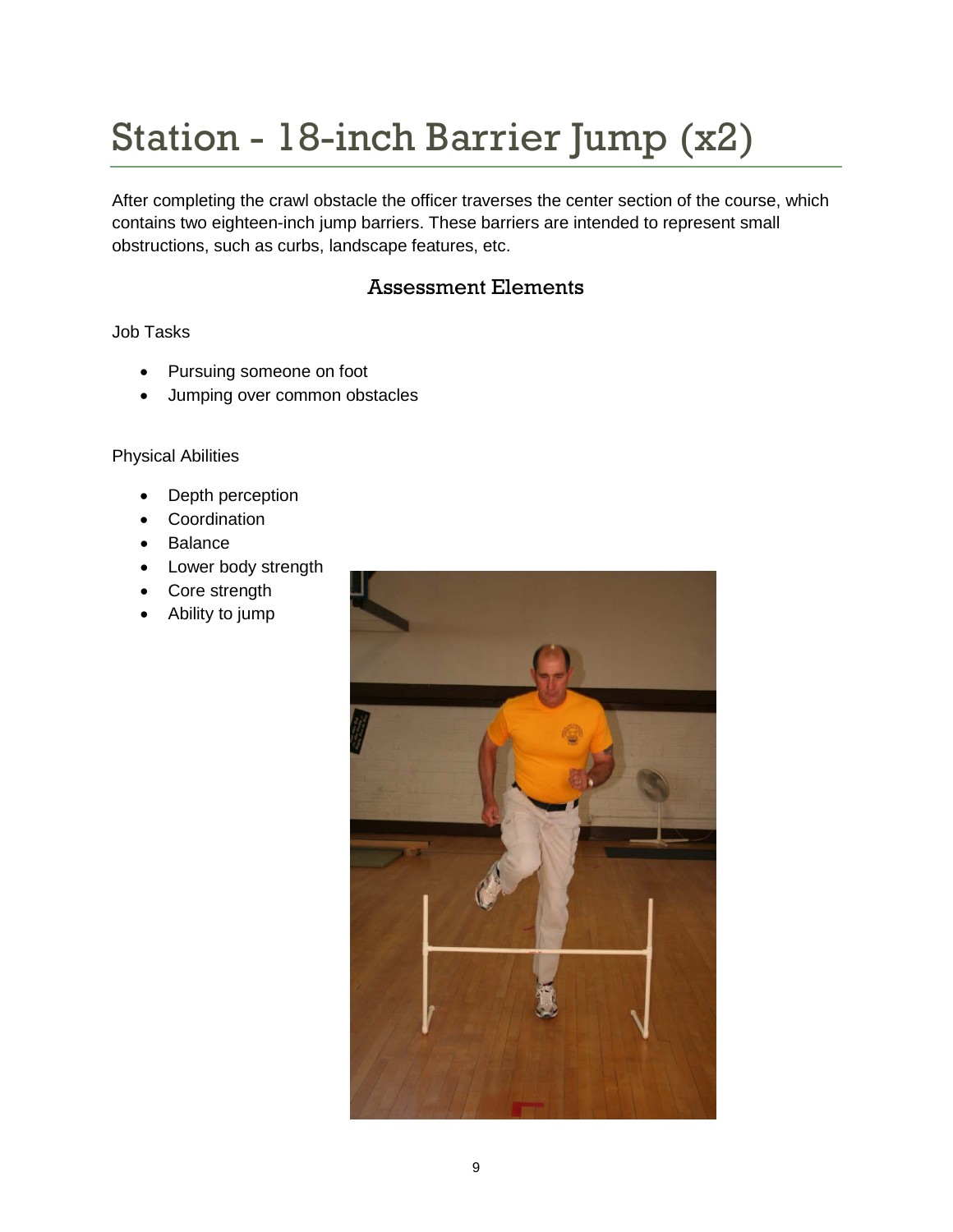# Station - Three-foot Vault

After completing the two 18 -inch jump barriers the officer does a controlled vault of three feet, makes a two-footed landing, then drops to a prone position, rises without assistance and begins the obstacle course again.

## Assessment Elements

Job Tasks

- Pursuing someone on foot
- Jump/Climb over obstacles
- Regain feet after falling/being knocked down
- Jump down from elevated surface

- Depth perception
- Agility
- Coordination
- Balance
- Core Power
- Upper/Lower body strength

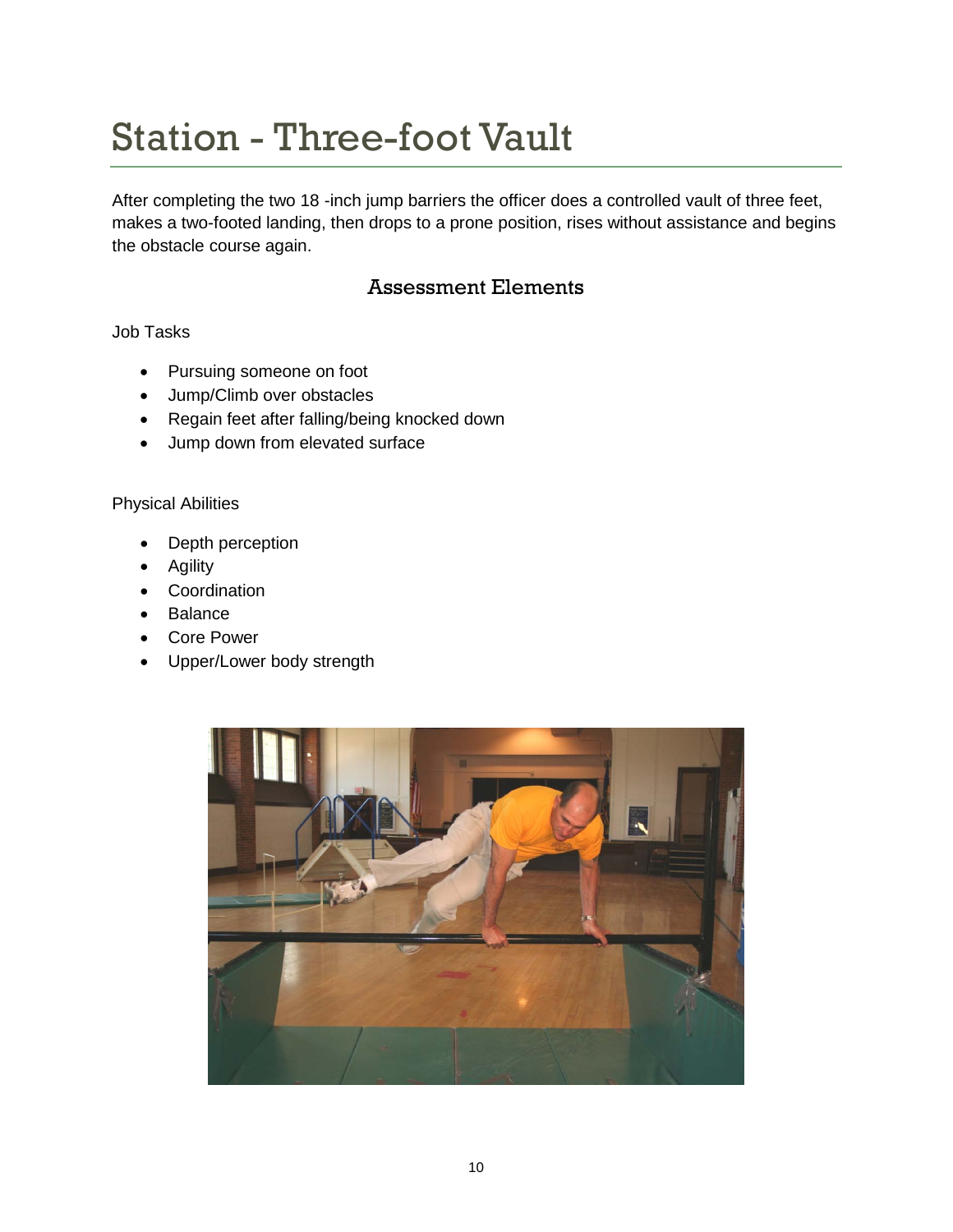# Station - Fall to Back/Front

After completing the vault obstacle and returning to their feet the officer falls to stomach and then to back, recovering to their feet each time without using any assistance.

The purpose of this is to simulate recovery from falling/being knocked down, after clearing an obstacle.

## Assessment Elements

Job Tasks

- Physically control a person
- Pursue/Struggle with suspect
- Regain feet after falling/being knocked down

- **Balance**
- Core strength
- Upper/Lower body strength



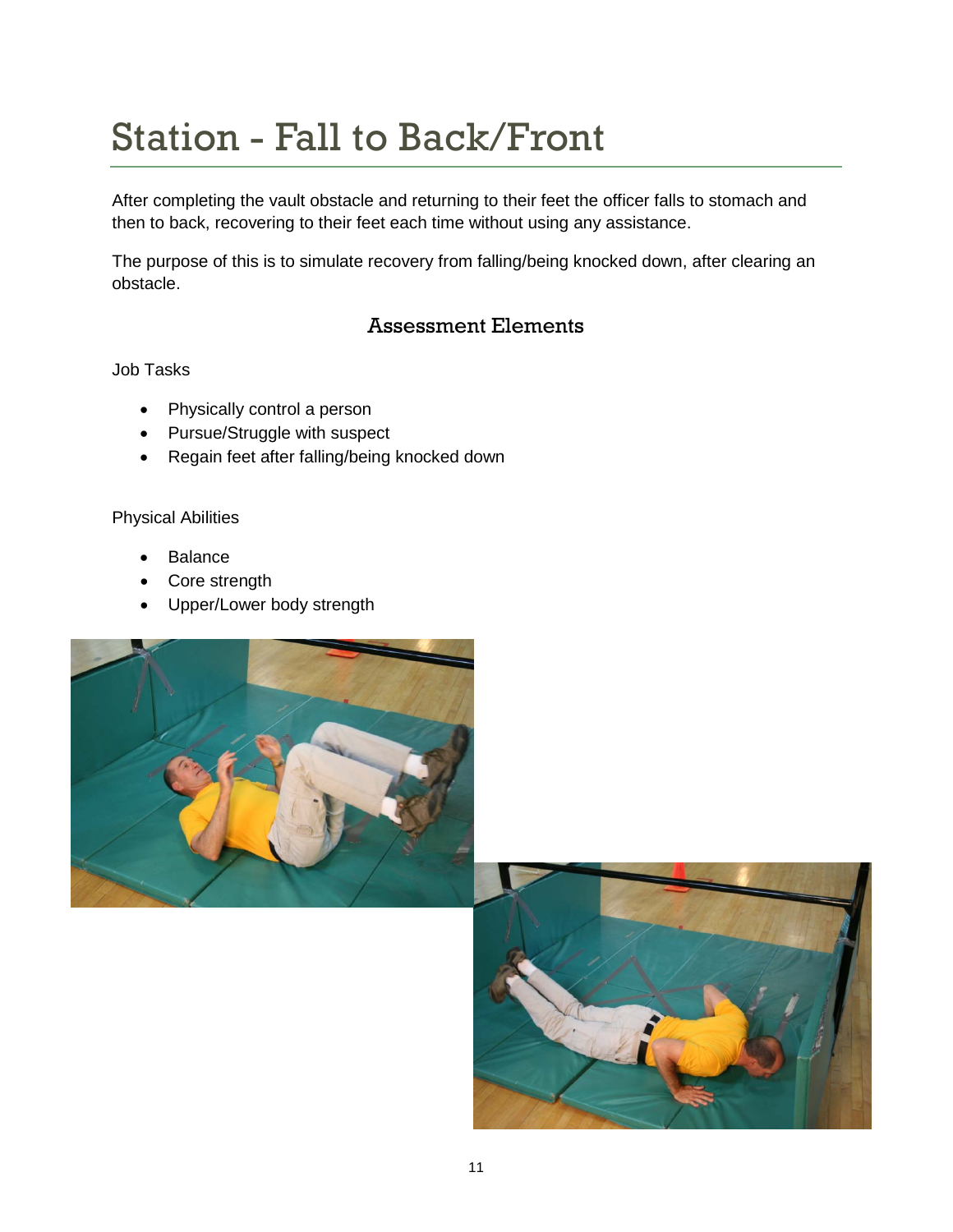# SECTION TWO Station - Push Pull Machine

After completing six laps of the obstacle course the officer moves to the push-pull machine. This machine simulates struggling with, and controlling a subject, and extracting subject from a car or room. It presents a standardized "fight" obstacle to each participant.

## Assessment Elements

### Job Tasks

- Physically control a person
- Pull-Drag a person
- Struggle/Fight with a person

- **Balance**
- Agility
- Core strength
- Upper/Lower body strength

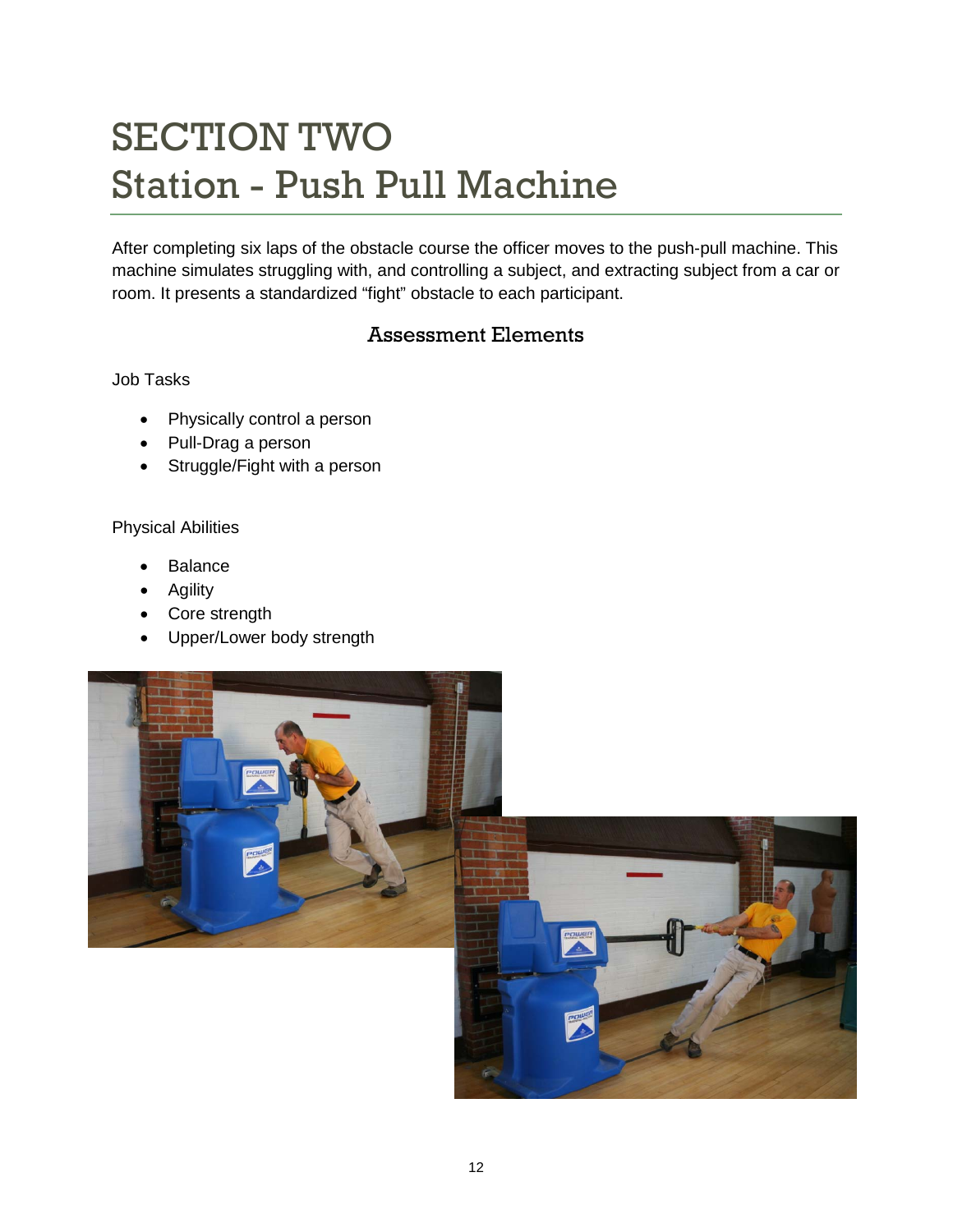# Station - Fall to Back/Front

After completing the push portion machine the officer moves to a wall and executes front and back falls to the floor, simulating being knocked down or falling to the ground in a fight scenario, and recovering to feet.

### Assessment Elements

Job Tasks

- Physically control a person
- Get to feet after falling/being knocked down

- **Balance**
- Core strength
- Upper/Lower body strength



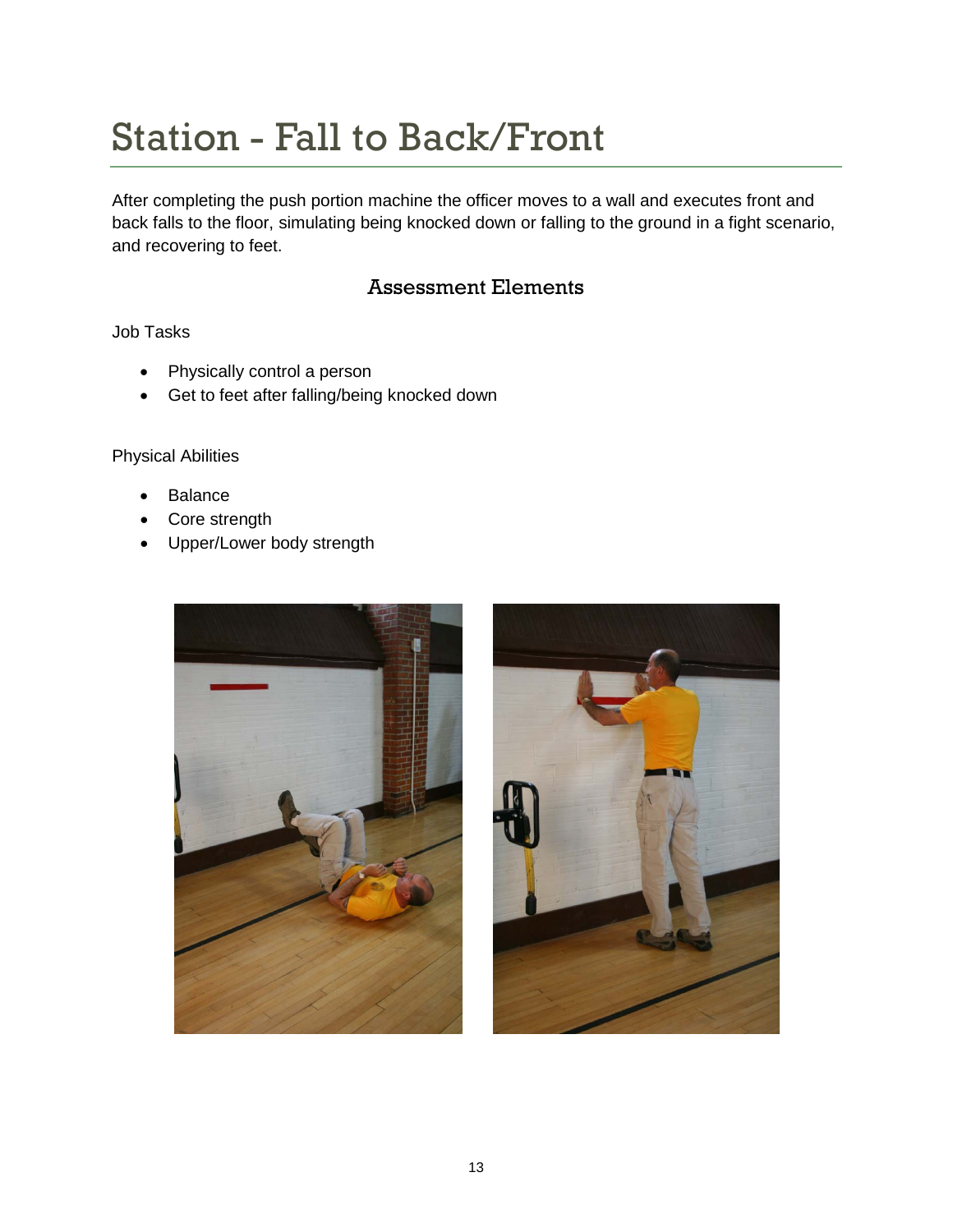# SECTION THREE Station - Dummy Drag

After completing the fight portion of the test, the officer is given a sixty (60) second recovery time, and then moves to a 165-pound dummy. The dummy must be moved in a controlled manner for 25 feet.

## Assessment Elements

Job Tasks

- Physically control a person
- Pull/Drag a person
- Lift/Carry a person

- **Balance**
- Core strength
- Lower/Upper body strength
- Ability to recover (the drag takes place after running the obstacle course, participants are usually quite fatigues at this point)